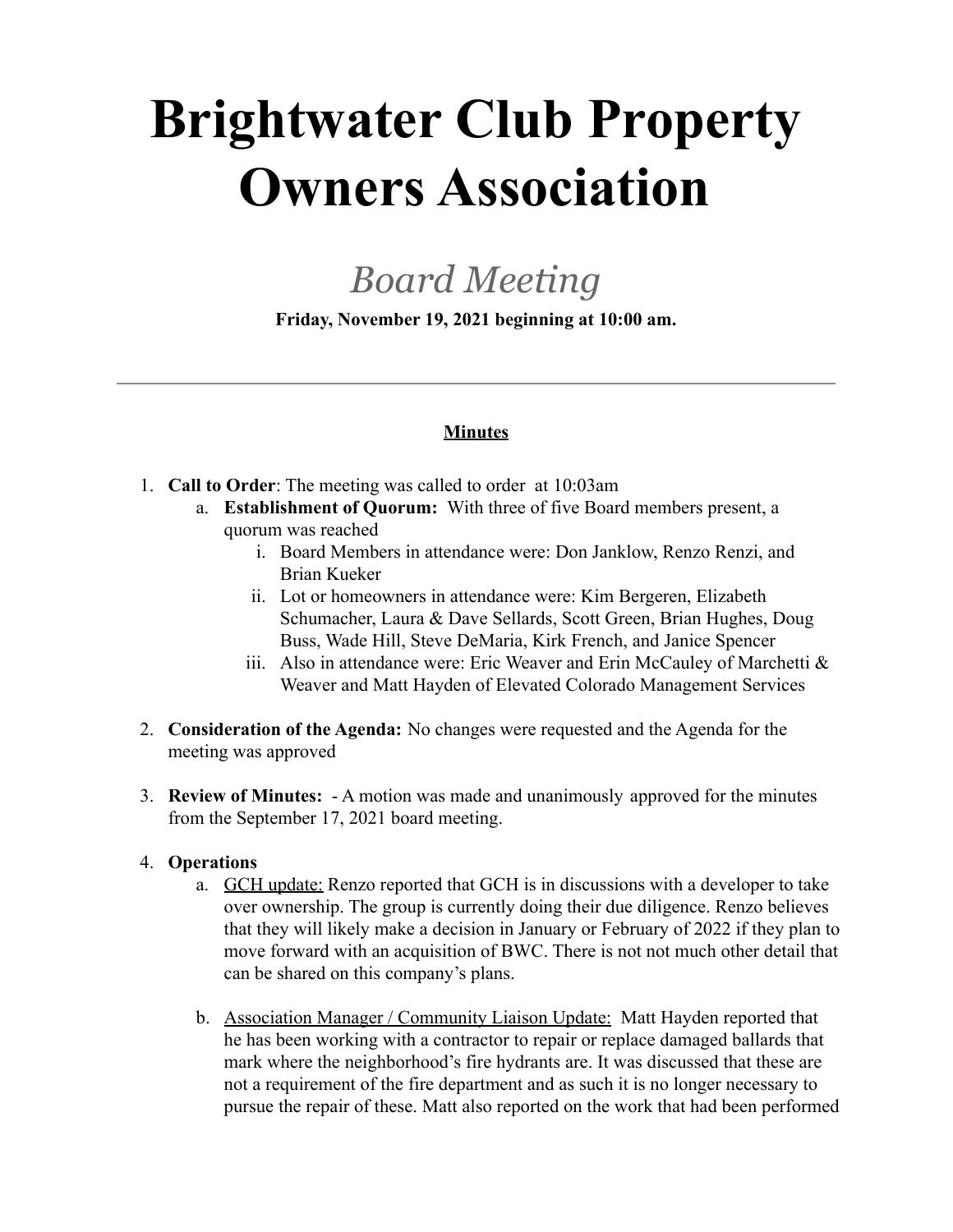and issues with the entrance and exit gates of the north and south gates. He also reported seeing and chasing cows off property.

- c. **Design Review Update** The Mauriello Group still working with the DRB. A meeting should occur with the DRB and the Mauriello Group in the near future to complete the Design Review Process and have it available for approval. Tallgrass home under construction, another home in process of plan approval and another just starting with a request to change lots.
- 5. Financial Matters
	- a. **Review of October 31, 2021 Financials** Association's financials in good order into Q4. The Reserve Funds are strong, holding approximately 1.7M in cash, mostly invested in CDs for reserve projects in the future. The Operations account is also funded well. Some of the higher line items for this fund are DRB deposits. Marchetti & Weaver put forth and described a proposal to change dues bill to single for year rather than quarterly. It is thought that this will simplify the process and will reduce accounting costs associated with dues collection each quarter as has been the case in years past. If accepted, the dues will be broken out to show the different accounts of Reserves and Operations and will not affect the overall cost of the dues.
	- b. **Review and Approval of 2022 Budget-** A motion made and was unanimously approved to approve the proposed Brightwater Club PUC Budget for 2022
	- c. **Review, Approval and Ratification of Accounts Payable-** The Accounts Payable were discussed**.** A motion was made and unanimously approved for an amendment to change quarterly dues collection to an annual collection.
	- d. **Review of Accounts Receivable & Collections-** A review of Accounts Receivable occurred and there is one outstanding owner currently behind on their dues. A motion was made and unanimously approved to accept the Accounts Receivable as presented.

#### 6. **Member Input and Comments-**

Concerns about construction traffic/ large vehicles driving over wood bridge were raised. The homeowner requested a sign being put at the entrance indicating no construction traffic. A streetlight at Heron's Way was reported as having a light bulb that was dying. Elevated Colorado agreed to look into both issues.

BWC postal delivery possibility was discussed. It was requested that the Gate House be used to store packages and receive mail delivery. This has been discussed in the past. Board Member Brian Kueker agreed to continue to discuss with the homeowner. It was also asked if there was any interest from the community to install a cross country and snowshoe track around the golf course of the neighborhood. The golf course is not under the control of the BWC Association and must be discussed and approved by GCH. The POA may have a need to buy equipment for grooming ( estimated at \$15k) to implement.